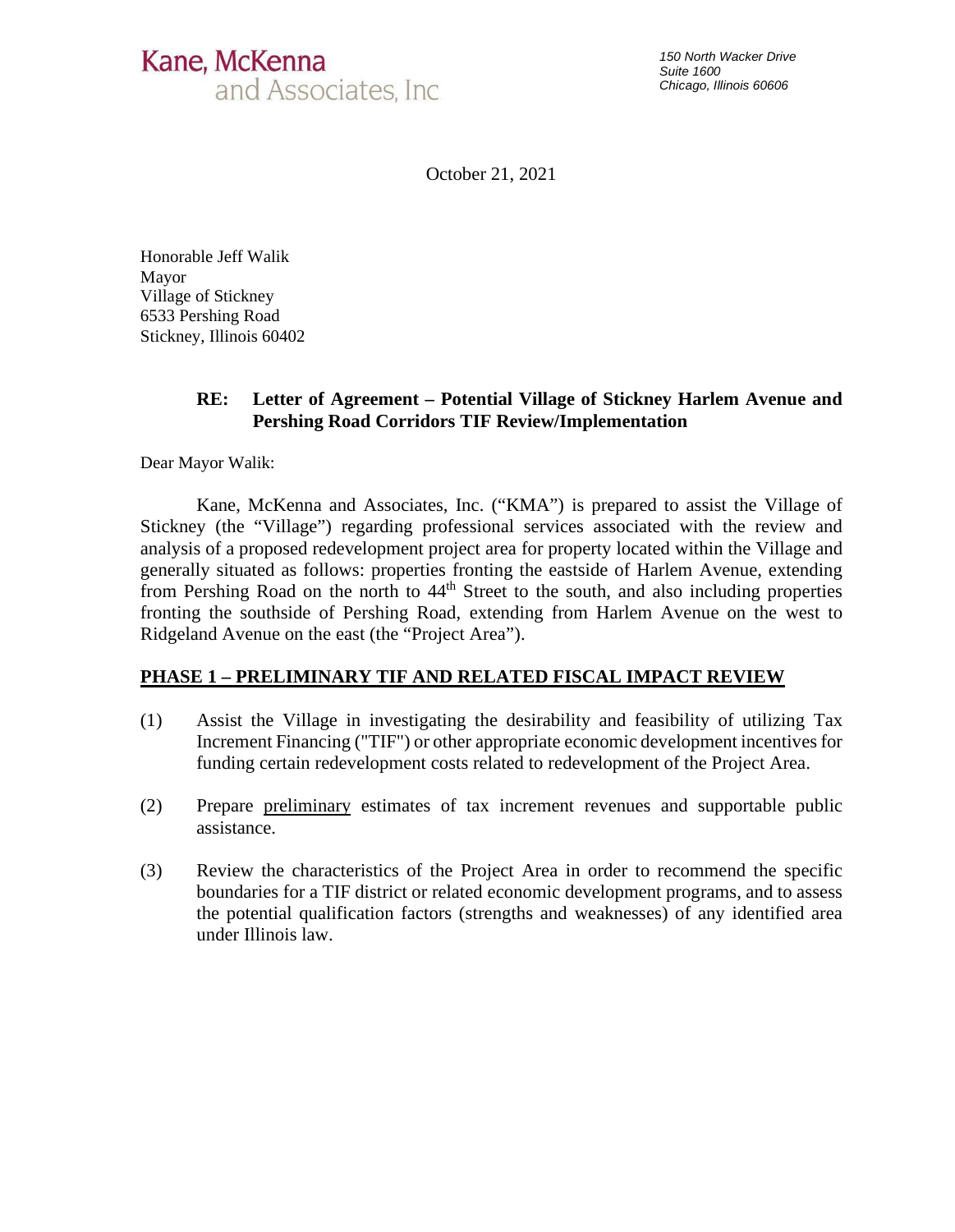# Kane, McKenna and Associates, Inc.

Honorable Jeff Walik Page Two October 21, 2021

(4) Prepare a Preliminary analysis which assesses the pros and cons of pursuing TIF or other forms of economic incentives.

At a minimum, the Report will include the following:

- a. Review area for land use and conditions and summarize results.
- b. Establish preliminary project boundaries.
- c. Determine area qualifications for a potential TIF District.
- d. Prepare survey analysis and identify necessary documentation to back up any findings.
- (5) In the event that other local financing programs or economic development tools are complimentary to or alternatives to TIF, KMA would identify programs and a strategy for implementing them and any conditions for their use in connection with the Project Area.
- (6) For presentation to the Village, prepare the initial tax revenue projections and prepare related financing alternatives. Identify potentially eligible public improvements and other activities as well as potential public financing options.

### **PHASE 2A - COMPLETE REDEVELOPMENT PLAN AND PROJECT**

Under Village direction complete the redevelopment plan and project required by the TIF law. Among other elements the redevelopment plan prepared for the Proposed TIF District will include:

- (1) A statement of redevelopment goals and objectives.
- (2) Examination of TIF qualification factors and presentation of rationale for basis under which the TIF District is to be justified under State law.
- (3) A statement of eligible redevelopment activities the Village may allow under the plan.
- (4) Presentation of estimated costs for the redevelopment projects contemplated for implementation under the plan.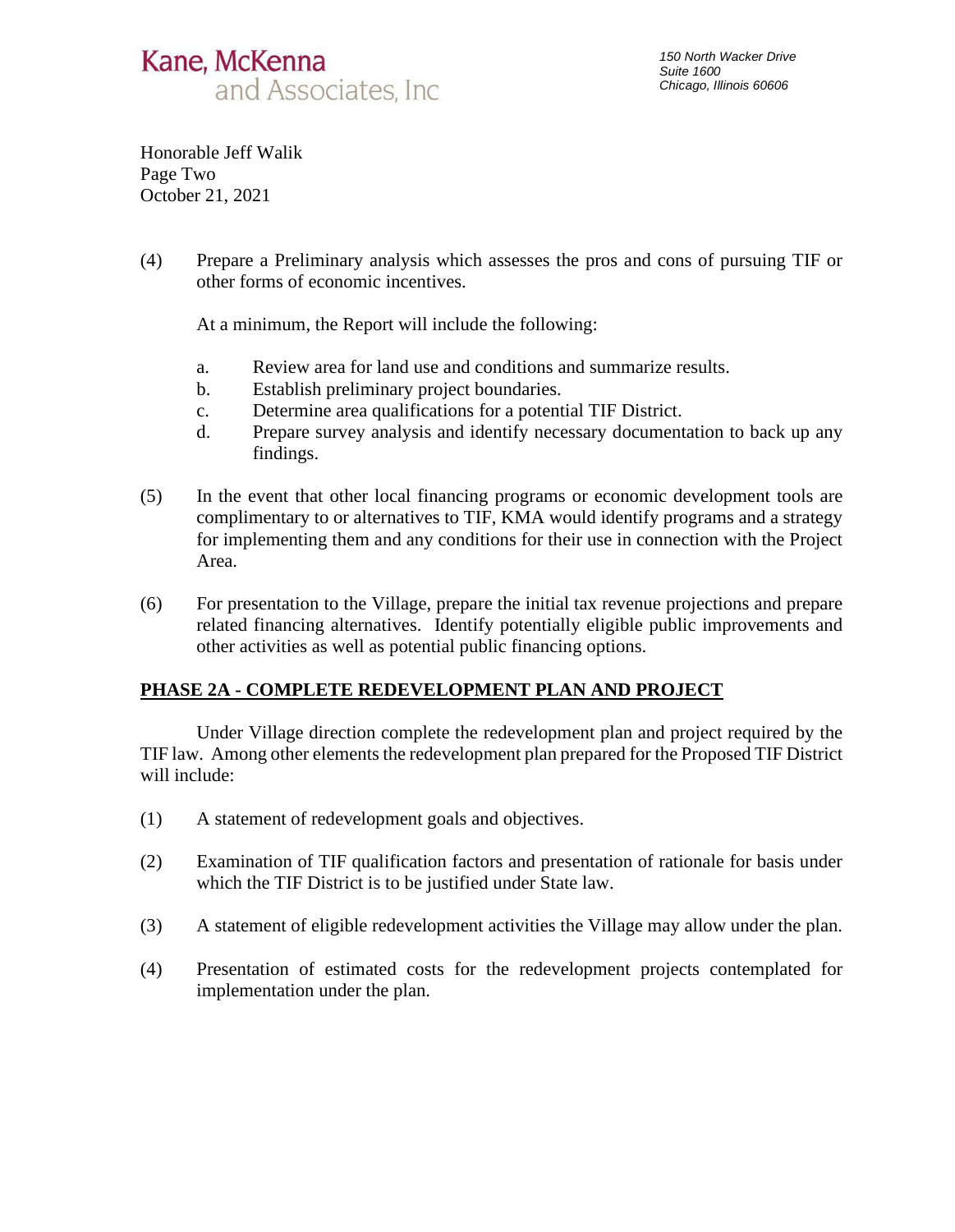# Kane, McKenna and Associates, Inc.

Honorable Jeff Walik Page Three October 21, 2021

- (5) A detailed discussion of impediments to the successful redevelopment of the project area and the measures the Village could undertake to eliminate such barriers so to promote economic revitalization of the project area.
- (6) Assist the Village by participating in required public hearings, and Joint Review Board meetings. KMA assumes that Village Counsel will ensure preparation and execution of proper notification, as required, for all meetings
- (7) Assist the Village in participating in meetings with all interested and affected parties, including property owners, and overlapping tax jurisdictions. KMA will assist the Village in following the procedures for such gatherings as required by State law.
- (8) Work with the Village's counsel to meet all the requirements of Illinois law so to insure proper establishment of the TIF District.
- (9) Assist Village's counsel in preparation of the appropriate Ordinances required for adoption of the redevelopment plan and project by the Village to legally put in place the TIF District.
- (10) Assist the Village to establish and maintain complete documentation files to assure proper support of eligibility findings in order to support legal standing for establishment of the TIF District.

### **PHASE 2B – PREPARE HOUSING IMPACT STUDY (HIS) (IF NECESSARY)**

- 1) Prepare draft HIS conformant with requirements of the TIF Act.
- 2) Review draft HIS with Village staff.
- 3) Finalize HIS for inclusion in draft TIF plan.

**The Housing Impact Study and an associated Public Meeting for impacted residents may be necessary in the event there are 75 or more inhabited residential units within the boundaries of the proposed Project Area and/or potential displacement of 10 or more such units as a result of redevelopment plan-related activities, per the TIF Act.**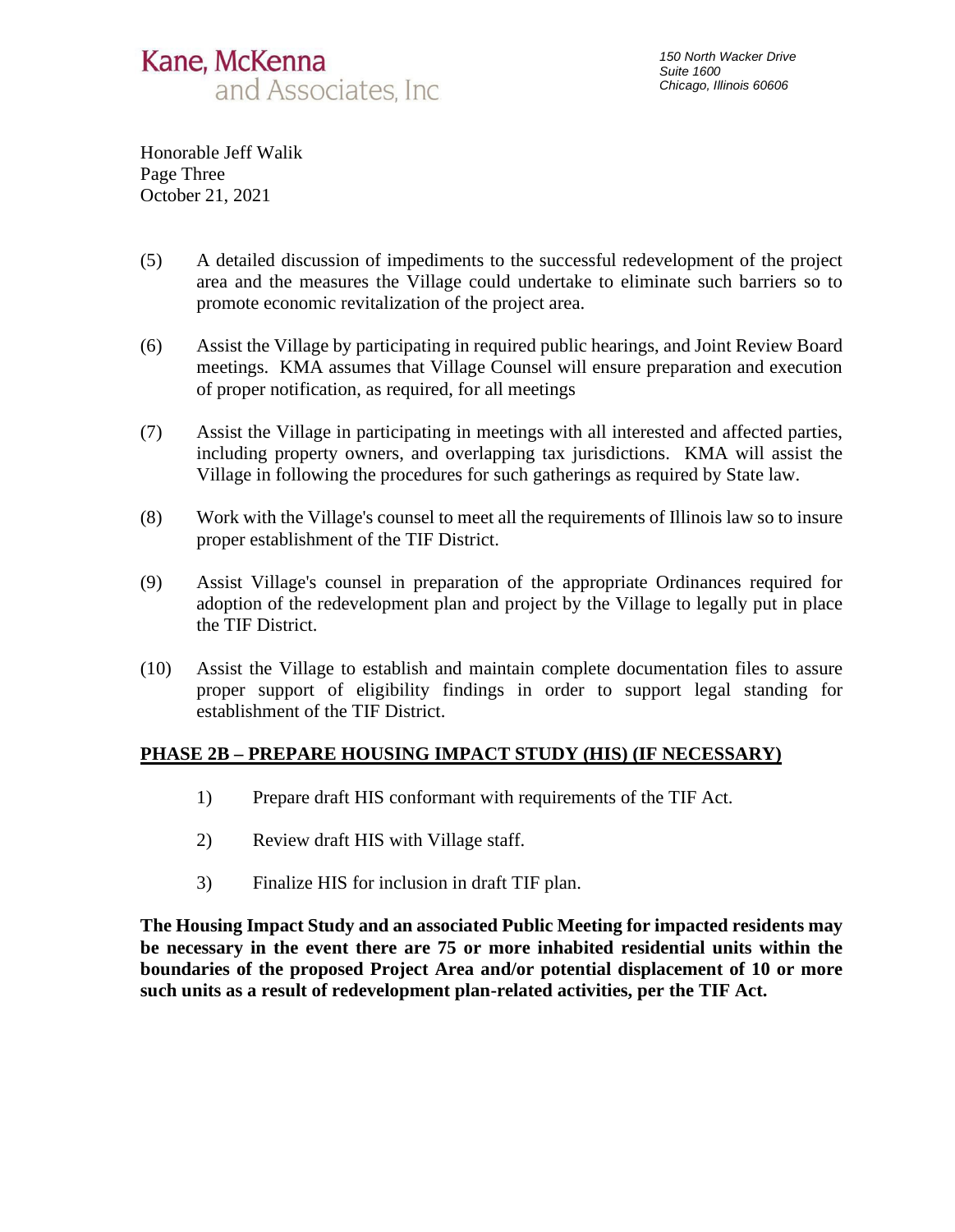

Honorable Jeff Walik Page Four October 21, 2021

#### **COMPENSATION FOR SERVICES**

The Village shall be billed monthly for services at the following rates per hour:

| Chairman/President                     | \$225.00/Hour |
|----------------------------------------|---------------|
| <b>Executive/Senior Vice President</b> | \$200.00/Hour |
| <b>Officers</b>                        | \$175.00/Hour |
| Associates                             | \$125.00/Hour |
| Administrative                         | \$ 30.00/Hour |

Hourly billings associated with Phase 1 are estimated to be in the range of \$17,500 to \$20,000. Phase 2A billings are estimated to be in the range of \$27,500 to \$30,000. Phase 2B billings are estimated to be in the range of \$7,500 to \$10,000. These estimates may be revised depending upon the number of meetings required by the Village, or to the extent that Village staff is prepared to accomplish certain required tasks.

Note: the estimates do not include any out-of-pocket expenses associated with legal/newspaper publication, preparation of the legal description, certified and regular mailings and large-scale copying jobs associated with the mailings.

Either party may cancel this contract upon three (3) days written notice.

This Letter of Agreement is effective upon its execution by the Village.